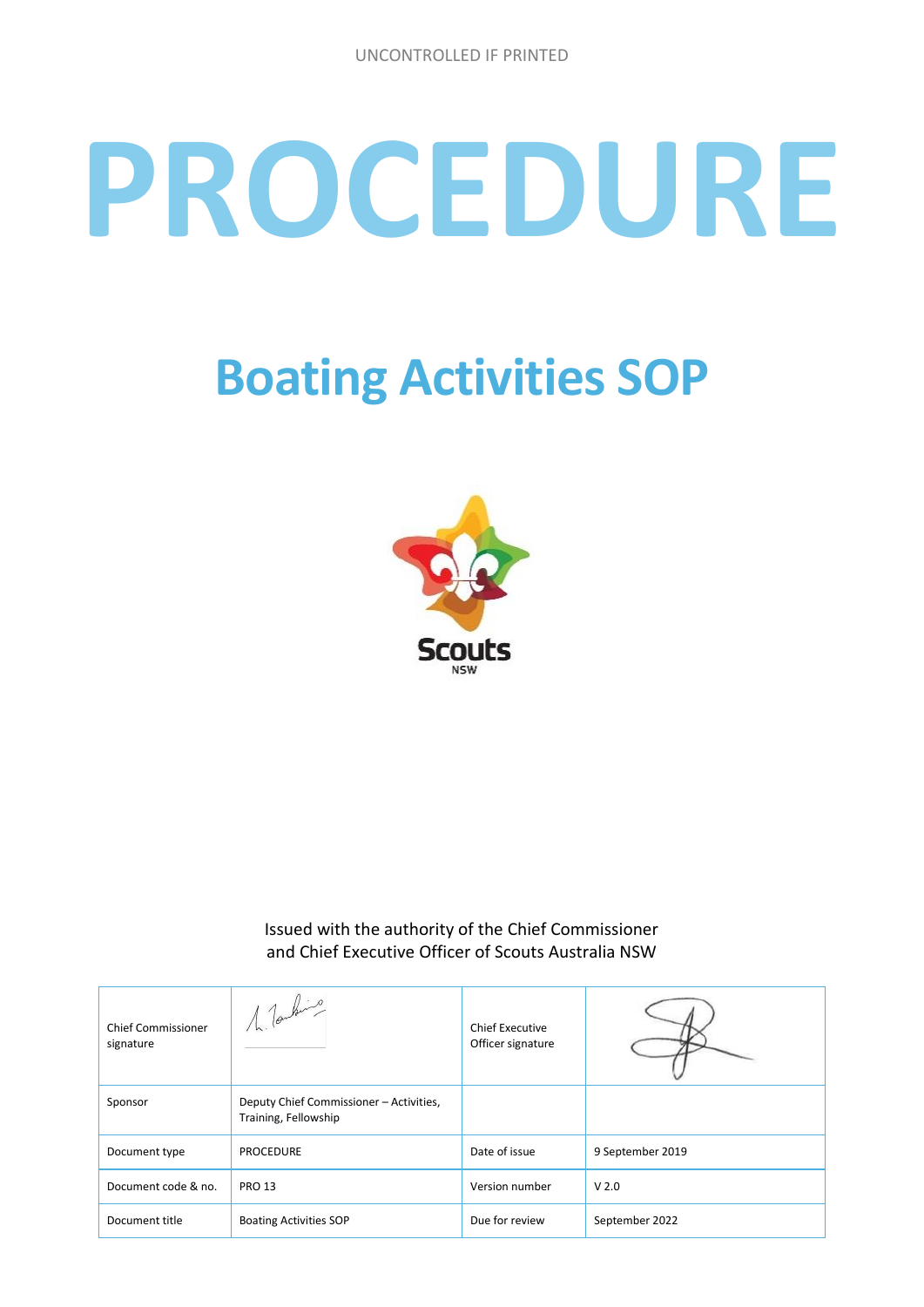## **Boating Activities SOP**

### 1 Philosophy

Boating activities are covered by Scouts NSW Adventurous Activities procedures. The requirements that are common to planning and conducting *any* type of adventurous activity are covered in *POL 36 Adventurous Activities Policy*. The additional requirements that are specific to boating activities and are described in the following procedure.

Therefore, when planning and conducting any boating activity, it is necessary to refer to *POL 36 Adventurous Activities Policy as well as* this specific SOP. Should contradicting requirements be found in these documents, the more stringent standard shall apply.

#### 2 Roles and responsibilities

2.1 Refer to *POL 36 Adventurous Activities Policy* for roles and responsibilities.

#### 3 Conduct of Activities

In addition to the requirements of *POL 36 Adventurous Activities Policy*, the following *additional* requirements apply to this activity;

- 3.1 The term 'boating activities' includes, but is not restricted to canoeing, kayaking (including all forms of sit on top canoes and kayaks), boating, sailing, sail boarding, and rafting (including temporary rafts). The use of flotation aids (airbeds, inner tubes, etc), snorkelling, SCUBA, and cascading are classified as swimming activities.
- 3.2 This SOP does not apply to public transport, licenced commercial or charter vessels.
- 3.3 A suitably qualified Activity Leader must be in charge of the activity and its immediate surrounds. Watercraft should only be used in conditions appropriate to the craft.
- 3.4 The term 'night activity' describes the use of suitably equipped watercraft between sunset and sunrise, in conditions appropriate to craft use.
- 3.5 The term 'expedition' describes an overnight activity or point to point travel over two or more days. It also includes any use that does not fall under the category of 'activity' or 'night activity'.
- 3.6 Unless otherwise qualified, all boating activities must take place on flat (or near flat, including pebble races), undemanding, enclosed or protected waters.

Scouts Australia NSW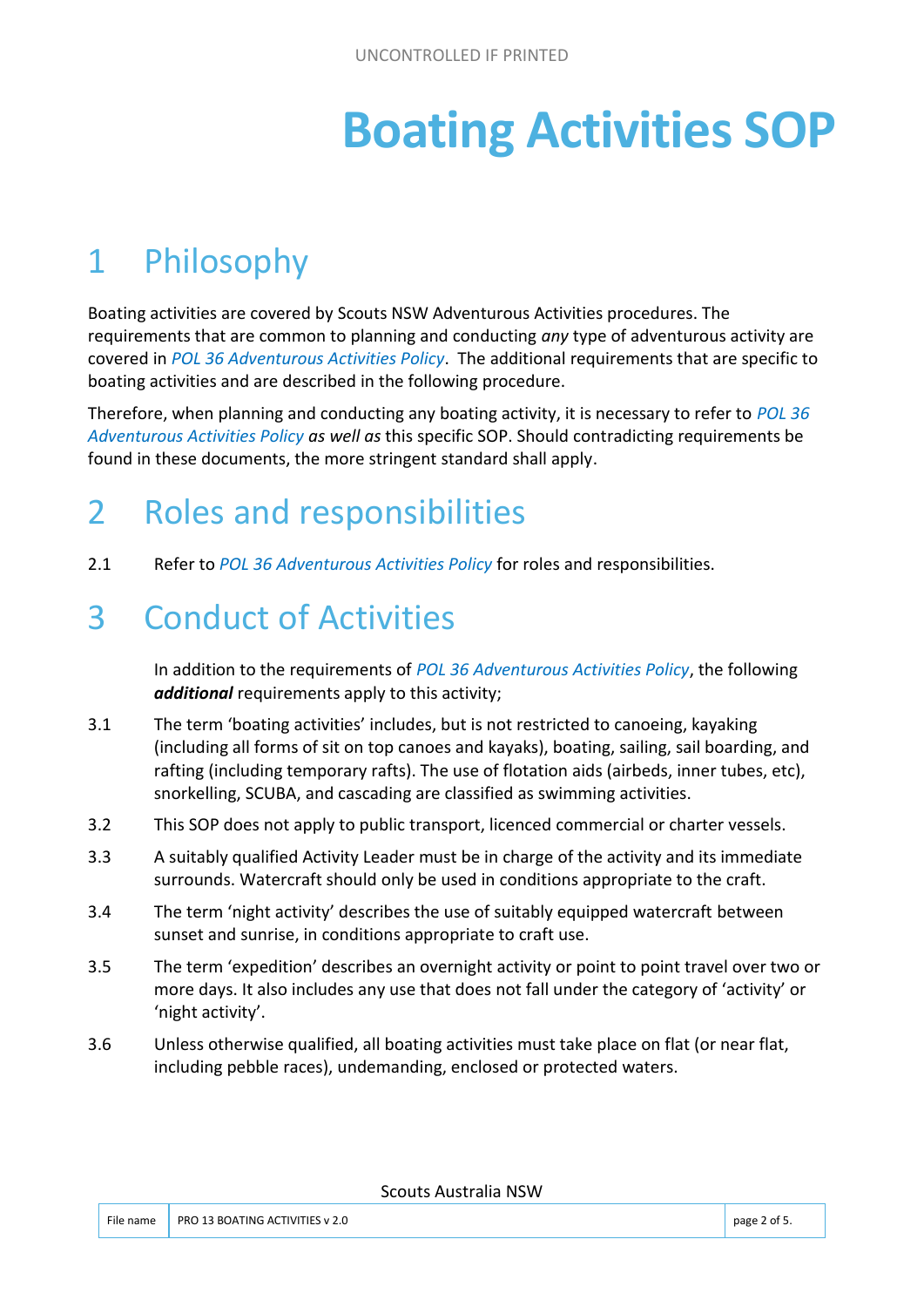#### 4 Equipment

In addition to the requirements of *POL 36 Adventurous Activities Policy*, the following *additional* requirements apply to this activity;

- 4.1 All equipment used for Boating activities, including privately owned or hire craft, must be inspected prior to the activity by the Activity Leader to ensure it meets requirements.
- 4.2 Appropriately sized and fitted Personal Flotation Devices (PFDs) that meet Australian standards and are in good condition are required for all participants. Well-fitting enclosed footwear should be worn at all times by participants in boating activities.
	- 4.2.1. Sail boarding activities may require the use of alternate flotation support in lieu of a standard PFD.
	- 4.2.2. Use of self or auto inflating PFDs is not suitable for any youth member under the age of 15 years.
- 4.3 Environmental considerations, eg water quality, must be taken into account when planning boating activities.

#### 5 Watercraft

- 5.1 If applicable, vessels must meet requirements of, and be registered under appropriate legislation.
- 5.2 All craft (including private and commercial) used for Scouting activities must be inspected to ensure that they are structurally sound and in suitable condition prior to the activity.
- 5.3 All Scout owned craft equipped with propellers must have child safe propeller guards fitted.
- 5.4 Permanent flotation, sufficient to float the craft upright when filled with water, must be fixed to each vessel. Aerated foam is the preferred flotation device for canoes and kayaks. Trailer sailor yachts, power and keel boats are exempt from this rule, but must have buoyancy.
- 5.5 Where appropriate, suitable bailing equipment (eg sponge for kayaks, scoop, bucket for other craft) must be securely attached to the craft by way of a suitable length of cord.
- 5.6 Painters are not mandatory, however, if present, must be securely stowed to prevent entanglement in the event of capsize.
- 5.7 Yachts and powered craft shall carry a towline of suitable length. The towline should be at least twice the length of the craft from the stem when secured for towing. Where appropriate, the mainsail must be capable of being lowered from within the craft.
- 5.8 The total number of crew and passengers shall not exceed the approved limit for the type of craft.
- 5.9 Canoes/kayaks shall have a hand loop fixed at each end of the craft in lieu of a tow ring.
- 5.10 Row boats should have their row locks secured to avoid loss.

Scouts Australia NSW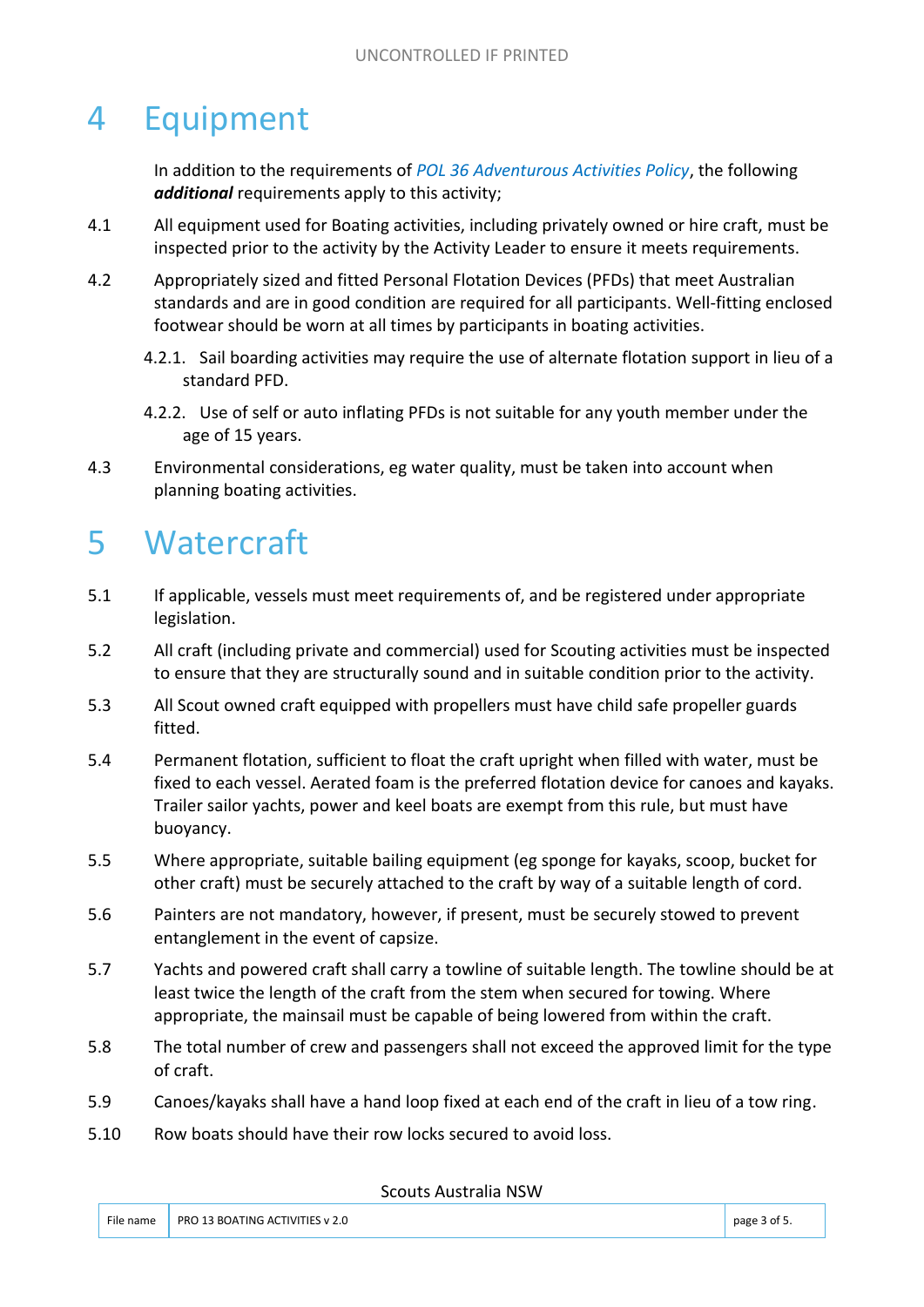- 5.11 Powered boats (including sailing craft with motors) are to have safety chains attached to the motor to prevent loss, unless the motor is bolted directly to the hull. An alternate propulsion method (eg oars) must be carried. Anchors must be on a rope of suitable length and a chain that is at least half the length of the boat.
- 5.12 The following additional equipment should also be included for expeditions where appropriate:
	- Extra paddle/oar/row lock
	- Extra bailer
	- Emergency distress equipment (flags, flares, whistle)
	- Suitable repair kit
	- First aid kit in waterproof container
	- Towline and/or throw bag
	- Knife for use in emergency
	- Quick release belt/tow connection on PFD
- 5.13 Scout boats must NOT be marked with the word 'RESCUE' as this implies specific qualifications and can potentially raise legal and liability issues. Where operating as a tender for training or regatta activities, a brightly coloured plain flag should be used.
- 5.14 For more information regarding insurance of watercraft please refer to the Association's Insurance documentation.

#### 6 Ratios and Party Sizes

6.1 Refer to *POL 36 Adventurous Activities Policy* for Ratios and Party Sizes requirements.

### 7 Qualifications

In addition to the requirements of *POL 36 Adventurous Activities Policy*, the following *additional* requirements apply to this activity;

7.1 Any person qualified in canoe or kayak automatically gains recognition to use 'sit on top' craft.

### 8 Rapid Ratings

- 8.1 Scouts NSW follow the International River Grading system. Participants must clearly demonstrate they have the knowledge, skills, understanding and experience to safely negotiate the entire trip and grade/s of white water.
- 8.2 Grade 1 and 2 rapids are approved for Scout activities. Leaders must document a site risk assessment and where doubt exists about participant's experience, portage should be used:

#### Scouts Australia NSW